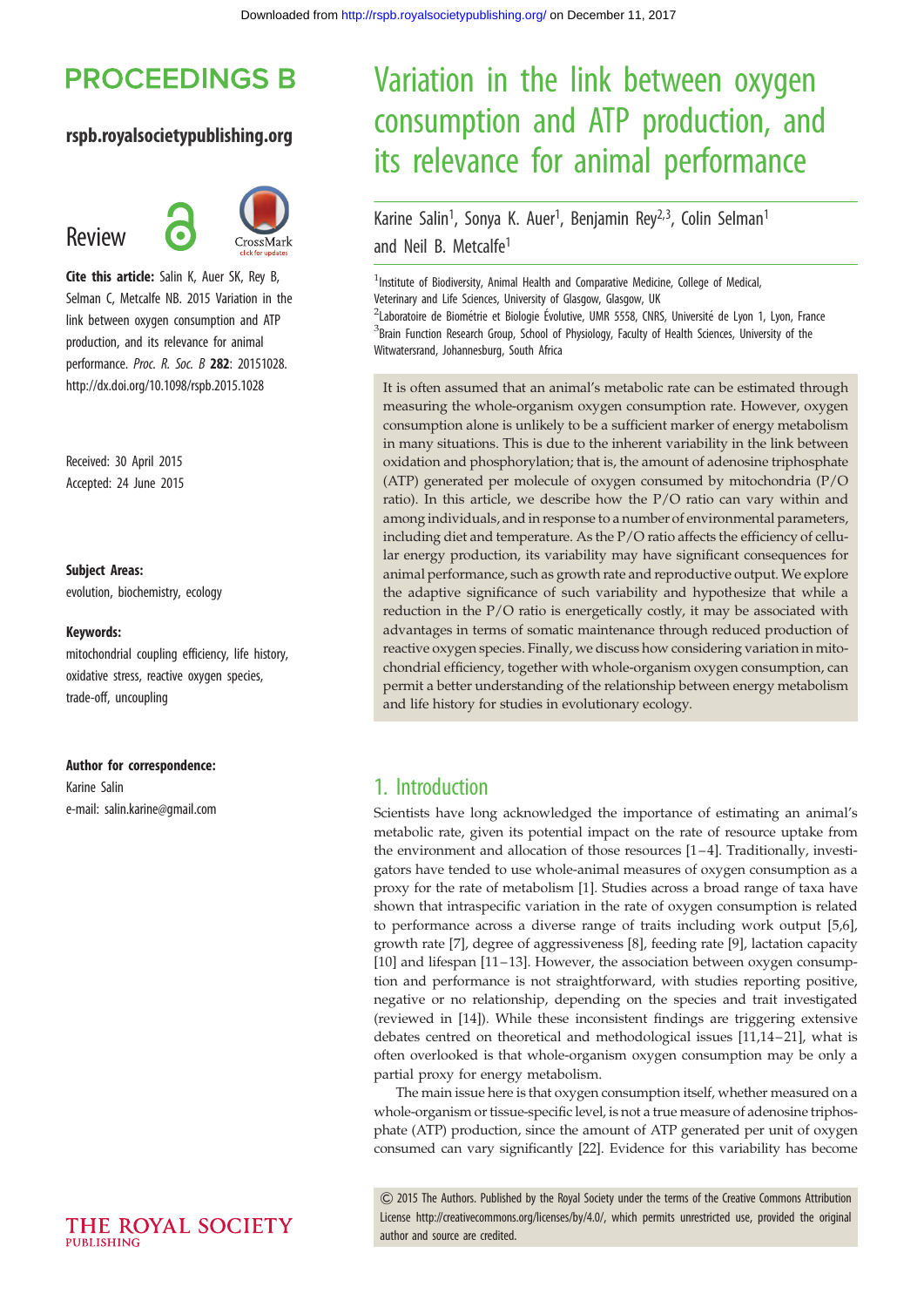#### Box 1. Practical aspects of mitochondrial assessment.

Methods for measuring the P/O ratio in isolated mitochondria were developed more than 50 years ago by Chance & Williams [[24\]](#page-6-0). Protocols have also been developed that allow the use of permeabilized cells [[25\]](#page-6-0) or homogenized tissue, which permit rapid sample preparation and give the highest yield of mitochondrial extraction [\[26](#page-6-0)] (but see [\[27](#page-6-0)]). These var-ious in vitro approaches are capable of providing a relevant indication of in vivo mitochondrial functioning [[28\]](#page-6-0), and recent technological developments have made such measurements feasible for a broad taxonomic range of organisms. While oxygen sensors have existed for decades, only recently has their resolution become sensitive enough to allow measurement of mitochondrial functioning from small tissue samples (50 –100 mg, depending on tissue type and species), and from species with a low mitochondrial density and activity [[29,30](#page-6-0)].

much more apparent recently with the dramatic increase in fundamental mitochondrial research, primarily in the fields of biochemistry and biomedicine [[22](#page-6-0),[23](#page-6-0)]. This research has been driven, in part, by technological advances and methodological developments that have enabled determination of mitochondrial function with improved resolution, higher sensitivity and the requirement for less biological material (box 1). It is now evident that variation in the efficiency with which mitochondria produce ATP exists between individuals [\[5](#page-5-0),[31](#page-6-0),[32](#page-6-0)], populations [\[33,34\]](#page-6-0) and environments [\[35\]](#page-6-0), and even within the same individual over time [\[6](#page-5-0)]. This spatial and temporal variability in mitochondrial functioning adds an additional layer of understanding to our studies of metabolism. The existence of variation in the mitochondrial functioning means that findings using oxygen consumption as a measure of energy metabolism, while neither an inaccurate nor an inappropriate proxy of the rate of aerobic metabolism, requires careful interpretation with respect to the amount of ATP produced [[36](#page-6-0)].

The goal of this review is to emphasize the importance of considering mitochondrial function together with the rate of oxygen consumption when investigating the link between energy metabolism and animal performance. We will first discuss potential limitations of employing measures of whole-animal oxygen consumption by itself to investigate energy metabolism. Second, we present empirical evidence that environmental factors can induce variation in mitochondrial efficiency and that this natural variation can have significant consequences for animal performance. We then consider why natural selection has not actually maximized mitochondrial efficiency, centring our explanation on another aspect of mitochondria: the generation of reactive oxygen species (ROS). Finally, we identify potential research questions that we feel would benefit from combined measures of mitochondrial efficiency and whole-animal oxygen consumption rates. Currently, there are few examples of the integration of bioenergetics into the realms of ecology and evolutionary biology (but see [\[33](#page-6-0)–[38](#page-6-0)]). Therefore, the primary aim of this review is to stimulate researchers to adopt a much broader bioenergetics perspective, and in so doing produce a more integrative approach to the study of metabolism in the context of ecology and evolutionary biology.

### 2. What the rate of oxygen consumption does and does not tell us

There are a number of different definitions of metabolism [\[14,20](#page-6-0)], but in almost all cases the metabolism is measured by quantifying the rate of oxygen consumption. However, what assessments of oxygen consumption are expected to reveal with regard to energy metabolism is rarely specified. The broad concept of metabolism includes all anabolic and catabolic reactions within an organism, and consequently covers all processes associated with obtaining, assimilating, transforming and allocating resources. The term 'oxygen consumption rate' is usually presumed to be related to any, if not all, of these processes.

Energy derived from nutrients (carbohydrates, lipids, proteins) becomes usable only after being transformed into high-energy phosphate bonds in molecules of ATP. ATP is the principal energy source for most cellular functions, such as DNA, RNA and protein synthesis, cell division, signalling transduction pathways, muscle contractile activities, and active transport across the cell membrane [\[39](#page-6-0)]. The main sites of energy transformation are the mitochondria, which provide over 90% of cellular ATP [[40\]](#page-6-0). The majority of ATP is produced via oxidative phosphorylation, a process through which substrate molecules are first oxidized by the tricarboxylic acid cycle to produce the reducing cofactors NADH and FADH2. These reducing agents pass electrons through a set of protein complexes (the electron transport chain— ETC) situated within the inner mitochondrial membrane and then to the final acceptor, oxygen. The electron flow through the ETC allows the proton  $(H<sup>+</sup>)$  pumps to expel  $H^+$  from the matrix to the mitochondrial inter-membrane space. The accumulation of  $H^+$  within this inter-membrane space generates an electrical  $(\Delta \Psi_{\text{m}})$  and chemical  $(\Delta pH)$ gradient, the electrochemical potential  $(\Delta p)$ , that is required by the protein complex ATP synthase to drive the phosphorylation of ADP to ATP [[41\]](#page-6-0).

Although ATP production depends on the rate of oxidation, the number of ATP molecules produced for each oxygen atom consumed by the mitochondria (termed the P/O ratio) can vary [\[22](#page-6-0)]. One factor underlying this variation is that the amount of  $H^+$  pumped into the inter-membrane space per unit of oxygen consumed by the ETC (the  $H^+/O$ ratio) is substrate-specific. For example, mitochondria oxidizing succinate exhibit an  $H^+/O$  ratio of 6, whereas this ratio is 10 when the substrate is pyruvate/malate [[22\]](#page-6-0). Despite wellestablished methods to determine which metabolic substrate is being oxidized (box 2), and direct evidence of variation in  $H<sup>+</sup>/O$  ratio due to substrate type [[22,42\]](#page-6-0), most studies of energy metabolism do not take into account this effect of substrate type on the efficiency of ATP production. A second potential mechanism altering the P/O ratio is slippage of the proton pumps. This slippage results in either fewer protons being pumped into the inter-membrane space per electron transferred by the ETC, or fewer ATP molecules produced per proton passing back through ATP synthase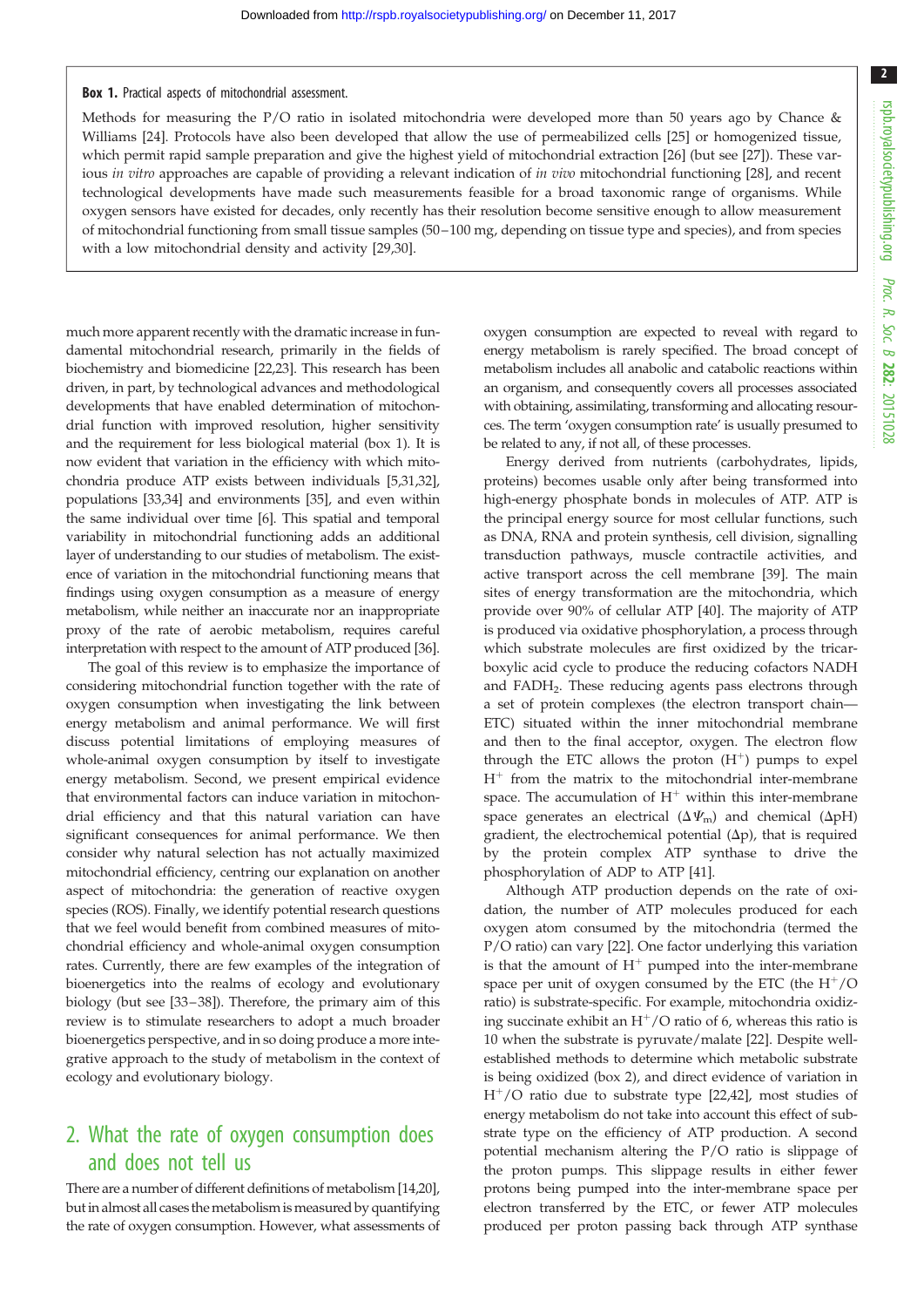Box 2. Identifying the energy substrate used by the mitochondria.

The nature of the metabolic substrate oxidized by the mitochondria affects not only the P/O ratio but also the ratio of carbon dioxide produced to oxygen consumed, also called the respiratory quotient (RQ) [[39\]](#page-6-0). An advantage of the RQ is that it can be measured in vivo; it may be used to infer the relative contributions of carbohydrate and fat as substrates of the aerobic metabolism, where  $RQ = 1.0$  indicates exclusively carbohydrate and  $RQ = 0.71$  indicates exclusively fat [\[22,39](#page-6-0)]. All else being equal, the difference in P/O ratio between carbohydrate and fat oxidation leads to the calculation that, for a given oxygen consumption rate, the production of ATP should be 15% lower when oxidizing carbohydrate compared with fat [[42\]](#page-6-0). Intermediate values are more difficult to interpret since these imply the utilization of combinations of substrates, including protein in some cases; the use of protein can be evaluated by measuring rates of nitrogen excretion, so potentially allowing calculation of the relative use of fat and carbohydrate substrates [[39\]](#page-6-0).

[\[22,43](#page-6-0)–[45\]](#page-6-0). However, while such slip reactions can occur under certain conditions in vitro, their importance under physiological conditions remains uncertain [[22](#page-6-0)].

A third cause of variation in the P/O ratio, which has received much more attention (so will be the major focus of this article), is caused by a dissipation of  $\Delta p$  across the inner mitochondrial membrane. The dissipation of  $\Delta p$  is associated with an increase in heat production [\[46\]](#page-6-0). Several distinct biological mechanisms can alter  $\Delta p$  and hence affect the P/O ratio. The composition of the mitochondrial inner membrane, both in terms of its phospholipid fatty acids and the occurrence and activity of mitochondrial carrier proteins such as uncoupling proteins (UCP) or adenine nucleotide transporters (ANT), can influence the mitochondrial membrane conductance of protons and in turn the  $\Delta p$ [\[46](#page-6-0)–[49](#page-6-0)]. The  $\Delta p$  is also likely to be affected by the active transport of cations (e.g.  $Ca^{2+}$ ), anions (e.g.  $ADP^{3-}$  and  $ATP^{4-}$ ) and metabolites (e.g. aspartate and glutamate) across the inner membrane [[45,50](#page-6-0)]. Variation in P/O ratio has been discussed mostly in terms of proton leakage across the membrane, probably because it is the major contributor to the drop of  $\Delta p$  (and consequent increase in oxygen consumption) that is independent of ATP generation [\[43](#page-6-0),[51](#page-6-0),[52\]](#page-6-0). For instance, the futile cycle of  $H^+$  pumping and  $H^+$  leakage within rat liver and muscle mitochondria is estimated to account for approximately 20% of whole-animal oxygen consumption [\[53](#page-7-0)]. Thus, a significant proportion of the oxygen that an organism, a tissue or a mitochondrion consumes may not result in ATP production.

The degree of coupling of energy derived from oxidation to the generation of ATP varies across different tissues, individuals, environment and species, and over the lifetime of an individual [\[49](#page-6-0)[,53](#page-7-0)–[56](#page-7-0)], leading to variation in the efficiency of ATP production. Whole-organism oxygen consumption measures only the rate of substrate oxidation, and consequently does not distinguish between the energy used to produce ATP and energy dissipated through  $H^+$  leakage. Consequently, it cannot be used as an accurate proxy for ATP production when variation in the P/O ratio occurs. In this review, we examine this idea and discuss the importance of variation in P/O ratio in the context of evolutionary ecology. There has recently been an increase in empirical support for the concept that variation in the P/O ratio may be in response to ecological parameters (see §3) and have implications for animal performance (see §4). Two main approaches for estimating the P/O ratio are used, although other methods exist [\[50](#page-6-0)[,57](#page-7-0)]. The first of these determines the mitochondrial oxygen consumption associated with the disappearance of a known amount of ADP (presumed converted to ATP). The second approach, developed by Lemasters [[58\]](#page-7-0), measures

ATP production directly, so allowing calculation of the ATP : O ratio. These ratios, although not equal in terms of relevance and applicability, allow useful inferences to be made about the variation in P/O ratio.

### 3. Environmental causes of variation in the P/O ratio

There is clear evidence that environmental conditions can affect the efficiency of ATP production, potentially contributing to variability in performance over the lifetime of an individual. One of the most pervasive factors affecting the energy metabolism of organisms is the ambient temperature of the environment. Not surprisingly, the effect of temperature on mitochondria differs between poikilothermic ectotherms and endotherms. In poikilothermic ectotherms, increasing ambient temperature directly enhances the rate of biochemical reactions and thereby stimulates wholeorganism oxygen consumption, but only up to a point beyond which reactions decrease as a result of damage. However, ambient temperature can also affect the efficiency of ATP production, presumably due to an increase in  $H^+$  conductance of the inner membrane with increasing temperature. This results in a greater proportion of  $H^+$  being shunted away from ATP synthase, thereby reducing the P/O ratio [\[59,60](#page-7-0)]. Temperature effects on the P/O ratio may therefore contribute to the non-proportional relationship between ATP production and the rate of oxygen consumption in poikilothermic ectotherms. The P/O ratio in endotherms is less directly affected by the ambient thermal regime, except when chronically exposed to cold temperatures [\[46](#page-6-0)[,61,62\]](#page-7-0). In mammalian brown adipose tissue, prolonged cold exposure induces a severe reduction in mitochondrial coupling as a result of activation of uncoupling protein UCP1, and this mechanism clearly contributes to thermogenesis [\[46\]](#page-6-0). However, while acclimation to cold temperatures increases the rate of oxygen consumption in both mammals and birds, its effect on the efficiency of energy transduction appears to be taxon-specific: activation of UCPs has no effect on the coupling of ATP production to oxygen consumption in avian skeletal muscle [\[61](#page-7-0)]. The taxon-specific effect of cold acclimation on mitochondrial efficiency may be due to differences in the mechanism that is responsible for this acclimation, since, in birds, ANT rather than UCP is believed to be the principal mitochondrial uncoupler [\[62\]](#page-7-0).

Food intake can also affect the efficiency of ATP production. Individuals with reduced food intake tend to exhibit an increase in the P/O ratio (e.g. by an average of 15% in fasting king penguins Aptenodytes patagonicus [[35\]](#page-6-0)). This is thought to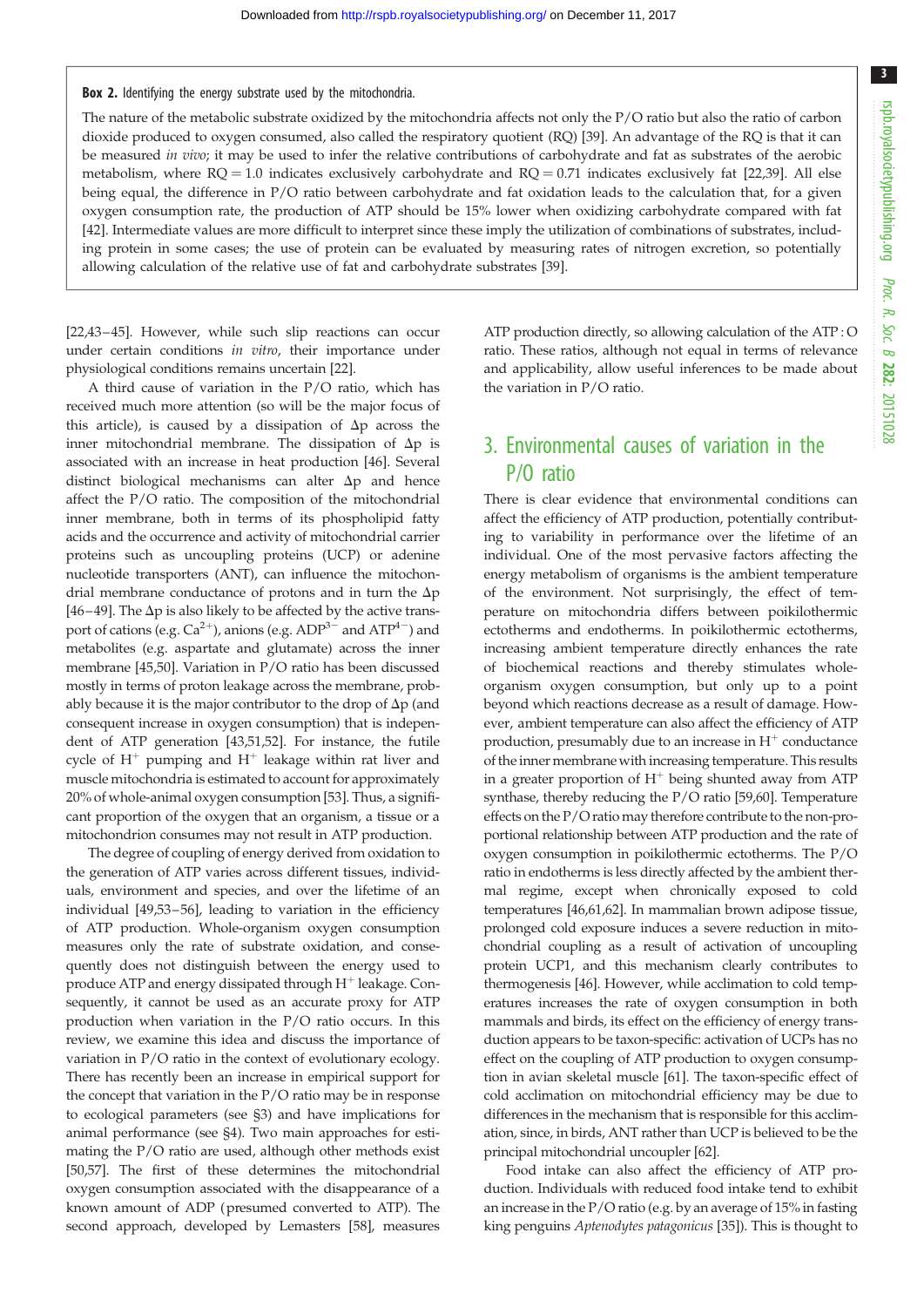<span id="page-3-0"></span>Table 1. Examples of the relationship between mitochondrial coupling efficiency (P/O ratio: high values indicate that relatively little oxygen is required to produce a given amount of ATP) and animal performance indicators such as growth (G), reproduction (R) and somatic maintenance and lifespan (M) among conspecifics. 'Experimental' indicates whether the P/O ratio was manipulated (i.e. by use of uncoupling agents), so providing stronger evidence of a causal relationship than a simple correlation. 'Assumed' indicates that P/O was not measured but was assumed to have been decreased by use of an uncoupling agent.

| species                                       | experimental   | tissue          | P/O ratio | higher P/O ratio correlated with                                                                                                                                                                                                                                                    | refs     |
|-----------------------------------------------|----------------|-----------------|-----------|-------------------------------------------------------------------------------------------------------------------------------------------------------------------------------------------------------------------------------------------------------------------------------------|----------|
| yeast<br>(Saccharomyces cerevisiae)           | yes            |                 | assumed   | M: greater replicative lifespan; higher hydrogen<br>peroxide production                                                                                                                                                                                                             | $[67]$   |
| fruitfly<br>(Drosophila melanogaster)         | yes            |                 | assumed   | M: shorter lifespan; better viability when<br>deprived of food                                                                                                                                                                                                                      | [68]     |
| common frog tadpole<br>(Rana temporaria)      | yes            | whole organism  | ATP:0     | G: higher growth rate<br>M: greater hydrogen peroxide production;<br>more lipid oxidative damage                                                                                                                                                                                    | $[36]$   |
| common frog<br>(Rana temporaria)              | no             | liver           | ATP:0     | G: larger adult body size                                                                                                                                                                                                                                                           | $[33]$   |
| garter snake<br>(Thamnophis elegans)          | n <sub>0</sub> | liver           | ATP:0     | G: smaller adult body size<br>R: smaller neonate birth size; smaller litter size;<br>earlier sexual maturation<br>M: longer lifespan; more DNA oxidative damage<br>(erythrocytes) when exposed to UV; greater<br>oxidative repair efficiency; higher rate of<br>trematode infection | $[34]$   |
| broiler chicken<br>(Gallus gallus domesticus) | no             | duodenum        | ADP:0     | G: lower weight gain per food ingested<br>M: less hydrogen peroxide production; less<br>protein oxidative damage                                                                                                                                                                    | [69, 70] |
| broiler chicken<br>(Gallus gallus)            | n <sub>0</sub> | skeletal muscle | ADP:0     | G: higher growth rate                                                                                                                                                                                                                                                               | $[71]$   |
| zebra finch<br>(Taeniopygia guttata)          | yes            |                 | assumed   | R: greater egg production<br>M: higher response to immune challenge                                                                                                                                                                                                                 | $[37]$   |
| Swiss mice<br>(Mus musculus)                  | yes            |                 | assumed   | G: higher weight gain per food ingested; higher<br>body mass<br>M: shorter lifespan; more protein and DNA<br>oxidative damage (brain, liver and heart)                                                                                                                              | $[72]$   |

be beneficial since an increase in P/O ratio minimizes the cost of ATP synthesis, thereby reducing energy substrate requirements [\[63](#page-7-0)]. Such plasticity may confer a physiological advantage by helping animals cope with periodic decreases in food intake [\[35](#page-6-0)]. It should be noted that this change in P/O ratio affects calculations of the metabolism of food-deprived animals, if these calculations are based on measures of oxygen consumption. For example, king penguins reduced their rate of oxygen consumption by 30% when fasting [[35](#page-6-0),[64](#page-7-0)], but the reduction in ATP synthesis was much smaller than this would imply due to the associated 15% increase in P/O ratio [\[35\]](#page-6-0).

Diet composition can also have an indirect effect on the P/O ratio (in addition to any direct effect of energy substrate on the ETC mentioned in §2), since it can affect the phospholipid properties of the inner mitochondrial membrane. For instance, the mitochondria of mice consuming a diet enriched in highly unsaturated fatty acids exhibited enhanced permeability to protons, greater mitochondrial proton leak and a decrease in the  $\Delta \Psi_{\text{m}}$  [\[65](#page-7-0)], which would have altered the P/O ratio [\[66](#page-7-0)].

### 4. Consequences of the P/O ratio for animal performance

The P/O ratio can affect performance in a range of wholeorganism traits (table 1). One of the most widely documented effects of the P/O ratio is on the rate of growth. The synthesis of new tissue is energetically costly, so investment in growth must depend on the capacity to generate ATP. The remarkable natural variation between individuals in their growth efficiency has been found to be related to mitochondrial functioning, largely as a result of research undertaken by animal production scientists investigating why some individuals grow faster than others on the same food ration [\[31](#page-6-0)]. Studies designed to explore the physiological basis for differences in growth efficiency in poultry show that individuals with higher growth efficiencies exhibit lower UCP expression in their muscle mitochondria [\[71,73](#page-7-0)] and reduced proton leak, resulting in a higher P/O ratio [\[71](#page-7-0)]. A similar relationship has also been reported in the common frog Rana temporaria, where individuals from natural populations characterized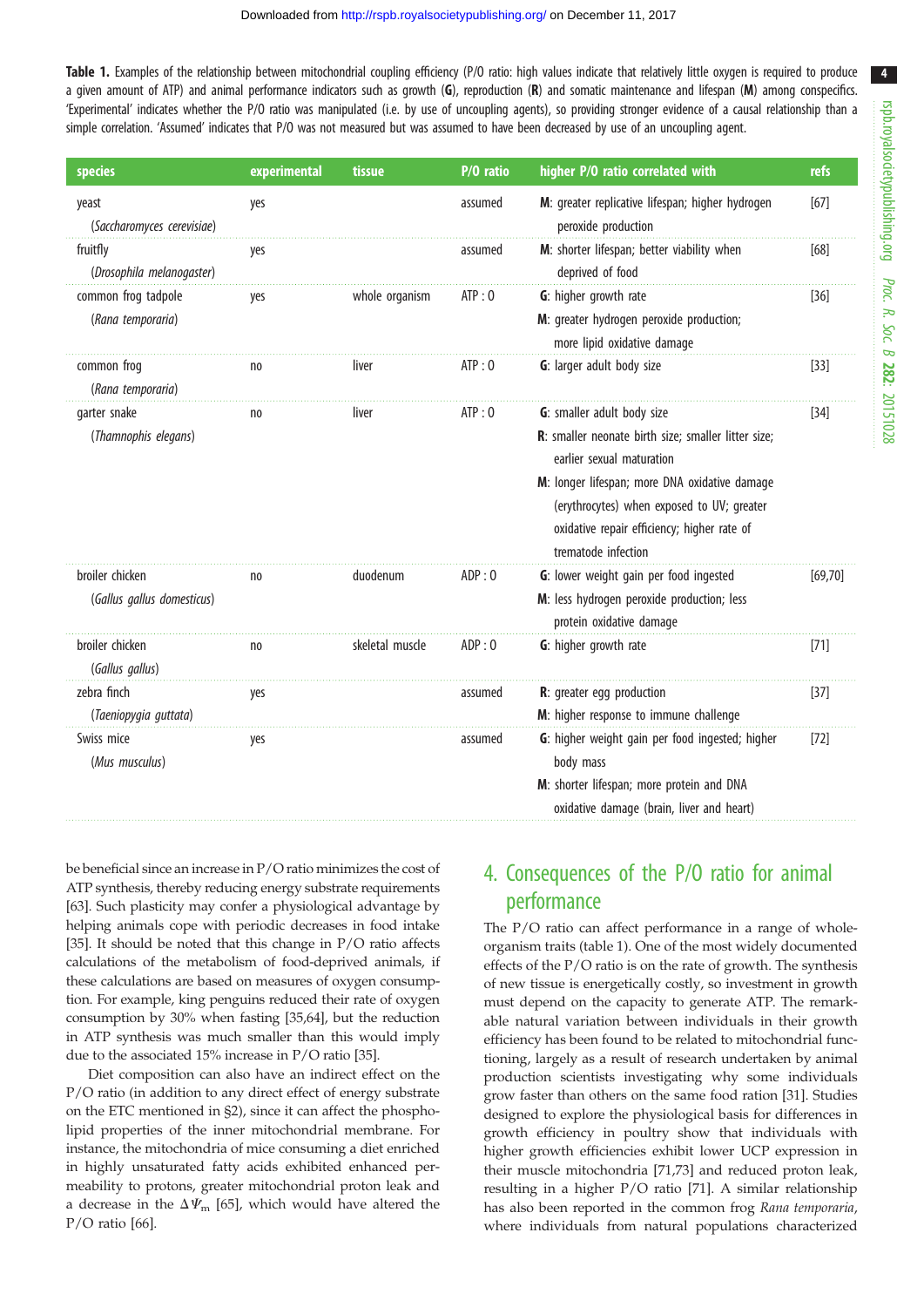by larger average body size had a higher P/O ratio [\[33](#page-6-0)]. Surprisingly, the opposite trend was found in wild populations of garter snakes Thamnophis elegans [[34\]](#page-6-0).

The interpretation of results derived from correlative approaches is limited since any relationship between the P/O ratio and performance cannot be presumed causal. Recently, researchers have sought to manipulate the level of the P/O ratio in order to more directly test the effects of mitochondrial efficiency on whole animal traits [\[36,37](#page-6-0)[,67,68](#page-7-0)]. An experimental decrease in the P/O ratio can be induced by chronically exposing the animal to an uncoupling agent such as 2,4 dinitrophenol (DNP), which acts, analogous to endogenous UCPs, to increase the rate of  $H^+$  translocation across the inner mitochondrial membrane. DNP exposure results in a decrease in the P/O ratio and a simultaneous increase in oxygen consumption [[36,48,](#page-6-0)[74\]](#page-7-0). Chronic exposure to DNP has revealed interesting effects of the P/O ratio on animal performance across a range of taxa [\(table 1](#page-3-0)). For example, rats Rattus norvegicus exposed to DNP had reduced exercise capacity [[75](#page-7-0)], while mice exhibited a lower growth rate for a given food intake [[72\]](#page-7-0). Common frogs exposed to DNP during the tadpole stage had a higher rate of oxygen consumption but grew more slowly than controls; they did not increase their food consumption and so were unable to compensate for the energy loss elicited by the decreased efficiency of ATP production [[36\]](#page-6-0). However, it should be noted that DNP-treated zebra finches Taeniopygia guttata compensated for their mitochondrial inefficiency by increasing their food intake, and so maintained a body mass and rate of growth equivalent to that of controls [[37\]](#page-6-0).

Variation in the P/O ratio can also influence reproductive output. DNP-treated zebra finches laid fewer eggs, despite having a higher food consumption than controls [\[37\]](#page-6-0). By contrast, the artificial induction of mild uncoupling in yeast Saccharomyces cerevisiae led to an increased reproductive output, as a result of a greater replicative lifespan (see the discussion below as to why lower P/O ratio may increase lifespan [\[67\]](#page-7-0)). However, there are presently too few studies to say definitively whether such divergent effects of uncoupling on performance are taxon-specific responses, or are due to differences in the degree of uncoupling, which is not always directly quantified and is rarely screened within a single study (but see [[76\]](#page-7-0)).

## 5. Why has selection not eradicated inefficient mitochondria?

Given the pervasive viewpoint that limited resources constrain individual investment across competing life-history traits [\[77](#page-7-0)], and that this resource limitation should apply as much to ATP as to the substrates used to produce it, one would expect a strong evolutionary selection pressure to maximize the P/O ratio in order to make the greatest use of the resources available. So why does variation in the P/O ratio persist? Perhaps the main reason for a submaximal P/O ratio is that ATP production must trade off against ROS generation. ROS are highly reactive molecules that have many beneficial properties, but also have the potential to induce cellular damage to lipids, proteins and nucleic acids if they escape neutralization by a suite of endogenous and exogenous antioxidants [\[78](#page-7-0)]. ROS are an inevitable consequence of the flow of electrons through the mitochondrial ETC [\[79](#page-7-0)], and their rate of generation is positively related to  $\Delta p$  [[23,](#page-6-0)[80](#page-7-0)]. Therefore, a decrease in  $\Delta \Psi_{\rm m}$  as a

result of  $H^+$  leakage, for instance, while reducing the efficiency of ATP production, also decreases ROS production [[23,](#page-6-0)[81\]](#page-7-0). Experimental increases in  $H^+$  conductance (through DNP) can simultaneously reduce both the P/O ratio and oxidative damage [\[36,](#page-6-0)[72\]](#page-7-0) (but see also [\[37](#page-6-0)]). Since oxidative damage has been proposed as an important factor underlying both cellular and whole-organism senescence [[78,82\]](#page-7-0) (but see also [\[83\]](#page-7-0)), a reduction in the P/O ratio could potentially be associated with a slower rate of ageing through its associated reduction in ROS production (the 'uncoupling to survive' hypothesis [[23](#page-6-0),[84](#page-7-0)–[86](#page-7-0)]). Lifespan has indeed been shown to be greater in individuals that have either a naturally lower  $\Delta p$  [[13\]](#page-6-0) or a higher  $H^+$  conductance as a result of exposure to uncoupling agents [[67](#page-7-0),[68](#page-7-0),[72](#page-7-0)]. However, to date there is no direct in vivo evidence to show that a longer lifespan associated with a reduced P/O ratio is also associated with a reduction in ROS production.

The consequences of the P/O ratio for animal performance depend crucially on the extent to which changes in mitochondrial functioning affect the relative production of ATP versus ROS.  $\Delta p$  is the main mediator between the rate of respiration, ATP and ROS generation [[41,45](#page-6-0)[,80](#page-7-0)]. In vitro experiments show that when ATP synthesis is artificially inhibited,  $\Delta \Psi_{\text{m}}$  increases (e.g. above 140 mV) and the rate of mitochondrial respiration drops to a low level; the consequent slowed rate of electron flow leads to the ETC becoming highly reduced, which promotes ROS production [[45,](#page-6-0)[87\]](#page-7-0). The low rate of mitochondrial respiration also leads to a build-up in the partial pressure of oxygen, which also contributes to an increase in ROS production. Conversely, an increase in ATP synthesis causes a drop in  $\Delta \Psi_{\text{m}}$  (e.g. below 120 mV), thus accelerating the respiration rate and electron flow through the ETC [\[45](#page-6-0)[,87](#page-7-0)]. This results in a decrease in the reduced state of the ETC and in oxygen partial pressure, both of which cause ROS production to drop to levels that are barely detectable [\[87](#page-7-0)] (but see also [[88\]](#page-7-0)). Thus, both ROS production and the efficiency of ATP production may be decreased by a slight drop in  $\Delta p$  [\[22](#page-6-0),[23\]](#page-6-0). However, the two phenomena occur at different  $\Delta p$  levels, and therefore the relationship between them is unlikely to be straightforward. Until recently, these processes could only be measured in vitro, resulting in an artificial alteration of  $\Delta p$  by modulating inhibitor and substrate supply. However, recent technological advances now allow researchers to simultaneously measure the rates of oxygen consumption and ATP production in vivo [\[28](#page-6-0)[,57,86](#page-7-0)]. These studies have confirmed the *in vitro* finding that an experimental increase in  $H^+$  conductance results in lower ATP generation [[74](#page-7-0)]. However, the recent development of more sophisticated and less cytotoxic uncoupling agents [\[89](#page-7-0)] and chemical probes to assess ROS generation in vivo [\[90](#page-7-0)] should help investigate the relationship between ATP and ROS generation.

### 6. Conclusion and directions for future research

We contend that the lack of appreciation for the variability in mitochondrial efficiency could lead to misleading interpretations of the relationships between oxygen consumption and animal performance, since the amount of ATP generated per molecule of oxygen consumed can vary significantly both among and within individuals. Combining sub-cellular and whole-organism measurements of metabolism will provide a more robust framework for understanding organismal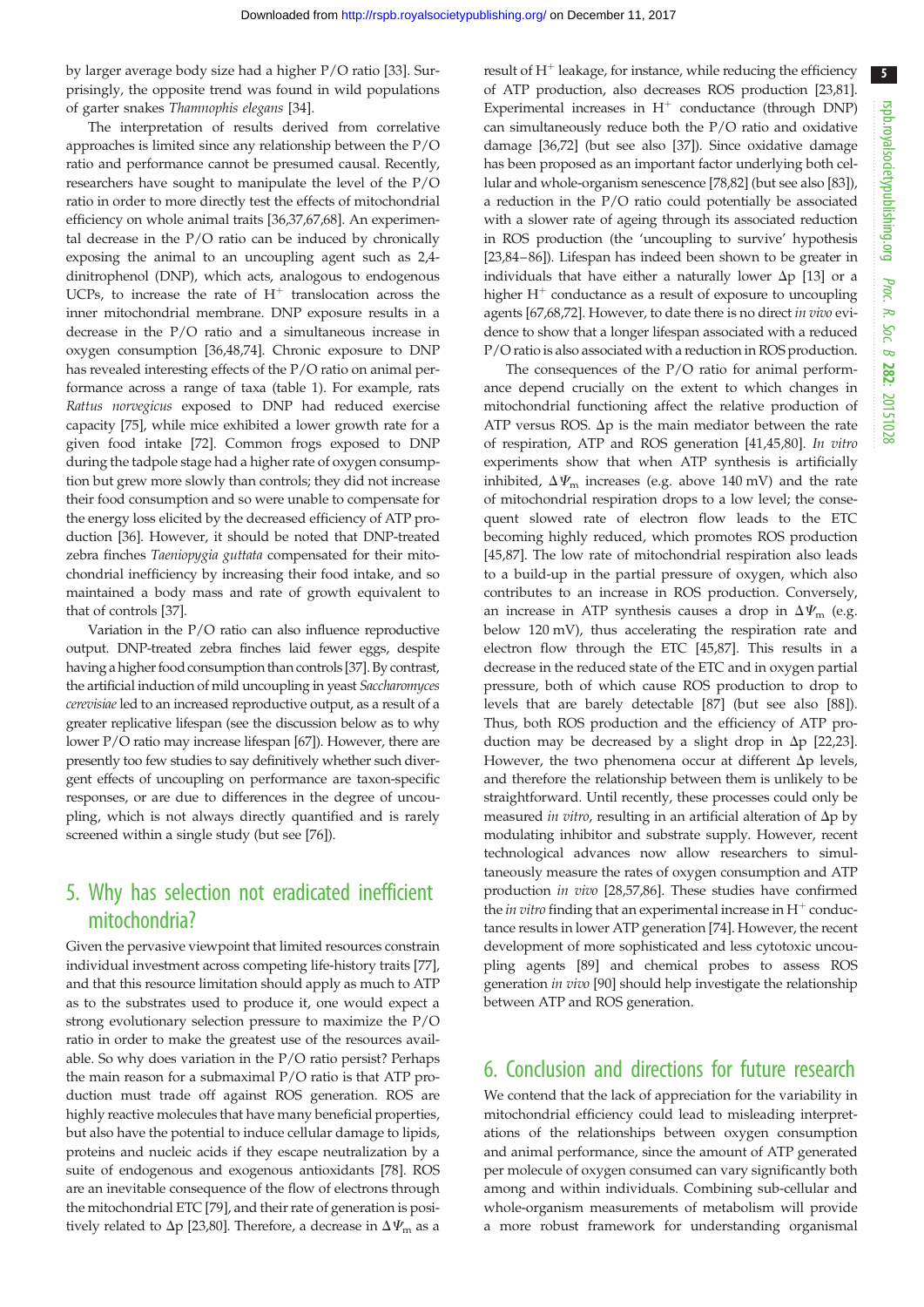<span id="page-5-0"></span>energy metabolism. For example, a high P/O ratio does not necessarily result in high ATP production since this ratio can also be offset by a decrease in oxygen consumption rate (e.g. [[36\]](#page-6-0)); nor is it the case that individuals with a relatively low P/O ratio are necessarily producing less ATP than those with a higher P/O ratio, since this will depend on the rate of work of their mitochondria. Therefore, measuring both levels of energetic processes may give a better insight into the energy metabolism, since the rate of ATP generation is dependent on both the rate of oxygen consumption and the efficiency with which that consumed oxygen is used to make ATP.

The biological relevance of the P/O ratio for animal performance has often been evaluated using only a single tissue [\[33](#page-6-0)–[35](#page-6-0),[37,](#page-6-0)[61\]](#page-7-0). However, mitochondrial functioning, and in turn P/O ratio, may differ significantly among tissues in the same individual [[56,91](#page-7-0)[,92](#page-8-0)], probably due to tissue-specific control of the mitochondria [\[93](#page-8-0),[94](#page-8-0)]. For example, the effect of fasting on the P/O ratio of cold-acclimated birds differs between pectoralis and gastrocnemius muscles [\[95](#page-8-0)], and the loss of mitochondrial efficiency in older humans is more evident in dorsal interosseous muscle than in tibialis anterior muscle [[86\]](#page-7-0). Thus, there is a need for studies that assess P/O ratio across multiple tissues. New approaches, based on biopsy [\[35](#page-6-0)[,96](#page-8-0)] or blood samples [[97\]](#page-8-0), now make it possible for ecologists to conduct longitudinal studies of mitochondrial function [6], although such an approach may be challenging, depending on the tissue of interest or the studied animal. A crucial step in this field will be to assess whether samples that can be collected without sacrificing animals provide a representative measure of P/O ratios of different tissues.

Future research based on metabolic indices that integrate measurements of oxygen consumption rate and mitochondrial functioning may also aid interpretation of life-history variation among and within populations. While the concept of life-history trade-offs has been appreciated by evolutionary biologists for decades, the mechanisms underlying these trade-offs are still poorly understood [[98](#page-8-0)]. If maximization of the P/O ratio is traded off against ROS production, amongindividual differences in mitochondrial bioenergetics may play an important role in linking variation in resource allocation with oxidative stress, two components of a mechanism that has been proposed as a physiological basis of life-history trade-offs [\[23](#page-6-0),[99](#page-8-0),[100\]](#page-8-0). Ideally, studies of life-history trade-offs will need to consider and account for not only the rate and efficiency of energy metabolism (i.e. whole-organism oxygen consumption and mitochondrial efficiency respectively), but also for the consequent rate of ROS production.

In many situations, natural selection may favour phenotypes that have a relatively high efficiency of ATP production (since this may lead to faster growth, larger body size and/or greater reproductive output, as shown in [table 1](#page-3-0)), but reducing oxidative stress may become a priority when self-maintenance takes precedence over growth or current reproductive rate [[34](#page-6-0),[36,37](#page-6-0)]. While these two potential evolutionary trends seem to be mutually exclusive, the balance between maximizing mitochondrial energy efficiency versus operating at lowest oxidative cost may represent a population-, individual- or even stage-oflife-specific adaptive strategy [[23,36,37](#page-6-0)]. For example, maximization of the P/O ratio might be expected during periods of high energy demand, such as during migration [\[101](#page-8-0)] or lactation [[102\]](#page-8-0), even if this results in greater ROS production that might, if uncontrolled, carry a cost that becomes evident later in life [[103\]](#page-8-0). By contrast, in situations where food availability is high relative to energetic demands, then we might predict a greater prioritization of somatic maintenance relative to energy transduction efficiency, and hence a lower P/O ratio. As an example, this approach might help explain why individual Djungarian hamsters Phodopus sungorus on an ad libitum diet that spent a greater proportion of days in torpor (when energy demands are greatly reduced) also had slower rates of cellular senescence [[104\]](#page-8-0). We might thus expect that this balance between the benefits of efficient ATP production and reduced ROS production may vary seasonally, in line with changing food availability and time windows for life-history events. The optimal P/O ratio and rate of oxygen consumption are likely to be shaped by both extrinsic (e.g. food availability, temperature) and intrinsic factors (such as genotype, substrate mobilization and hormonal state), but the existence of such a relationship between P/O ratio, oxygen consumption and life-history strategy still awaits experimental corroboration. Research in these areas should lead to the accumulation of sufficient information to allow a comprehensive meta-analysis of how the P/O ratio is affected by different environmental factors, and in turn how it influences life-history traits.

Data accessibility. All data come from published articles.

Authors' contributions. The ideas in this paper were jointly conceived by K.S., S.K.A., B.R., C.S. and N.B.M., and all authors contributed to drafting and editing of the manuscript.

Competing interests. The authors declare they have no competing interests.

Funding. We acknowledge financial support from a European Research Council Advanced Grant (no. 322784 to N.B.M.).

Acknowledgement. We thank two referees for helpful comments.

### **References**

- Brown JH, Gillooly JF, Allen AP, Savage VM, West GB. 2004 Toward a metabolic theory of ecology. Ecology 85, 1771 – 1789. ([doi:10.1890/03-9000\)](http://dx.doi.org/10.1890/03-9000)
- 2. Rubner M. 1908 Das problem der lebensdauer und seine beziehungen zu ernährung. Munich, Germany: R Oldenbourg.
- 3. Pearl R. 1928 The rate of living. New York, NY: Alfred A Knopf.
- 4. Schmidt-Nielsen K. 1984 Scaling, why is animal size so important? 1st edn. Cambridge, UK: Cambridge University Press.
- 5. Coen PM et al. 2012 Skeletal muscle mitochondrial energetics are associated with maximal aerobic capacity and walking speed in older adults. J. Gerontol. A Biol. Sci. Med. Sci. 68, 447– 555. [\(doi:10.1093/gerona/gls196\)](http://dx.doi.org/10.1093/gerona/gls196)
- 6. Jacobs RA, Siebenmann C, Hug M, Toigo M, Meinild A-K, Lundby C. 2012 Twenty-eight days at 3454-m altitude diminishes respiratory capacity but enhances efficiency in human skeletal muscle mitochondria. FASEB J. 26, 5192– 5200. ([doi:10.](http://dx.doi.org/10.1096/fj.12-218206) [1096/fj.12-218206\)](http://dx.doi.org/10.1096/fj.12-218206)
- 7. Auer SK, Salin K, Rudolf AM, Anderson GJ, Metcalfe NB. 2015 The optimal combination of standard metabolic rate and aerobic scope for somatic growth depends on food availability. Funct. Ecol. 29, 479– 486. ([doi:10.1111/1365-2435.12396](http://dx.doi.org/10.1111/1365-2435.12396))
- 8. Biro PA, Stamps JA. 2010 Do consistent individual differences in metabolic rate promote consistent individual differences in behavior? Trends Ecol. Evol. 25, 653 – 659. [\(doi:10.1016/j.tree.2010.08.003](http://dx.doi.org/10.1016/j.tree.2010.08.003))
- 9. Gifford ME, Clay TA, Careau V. 2014 Individual (co) variation in standard metabolic rate, feeding rate,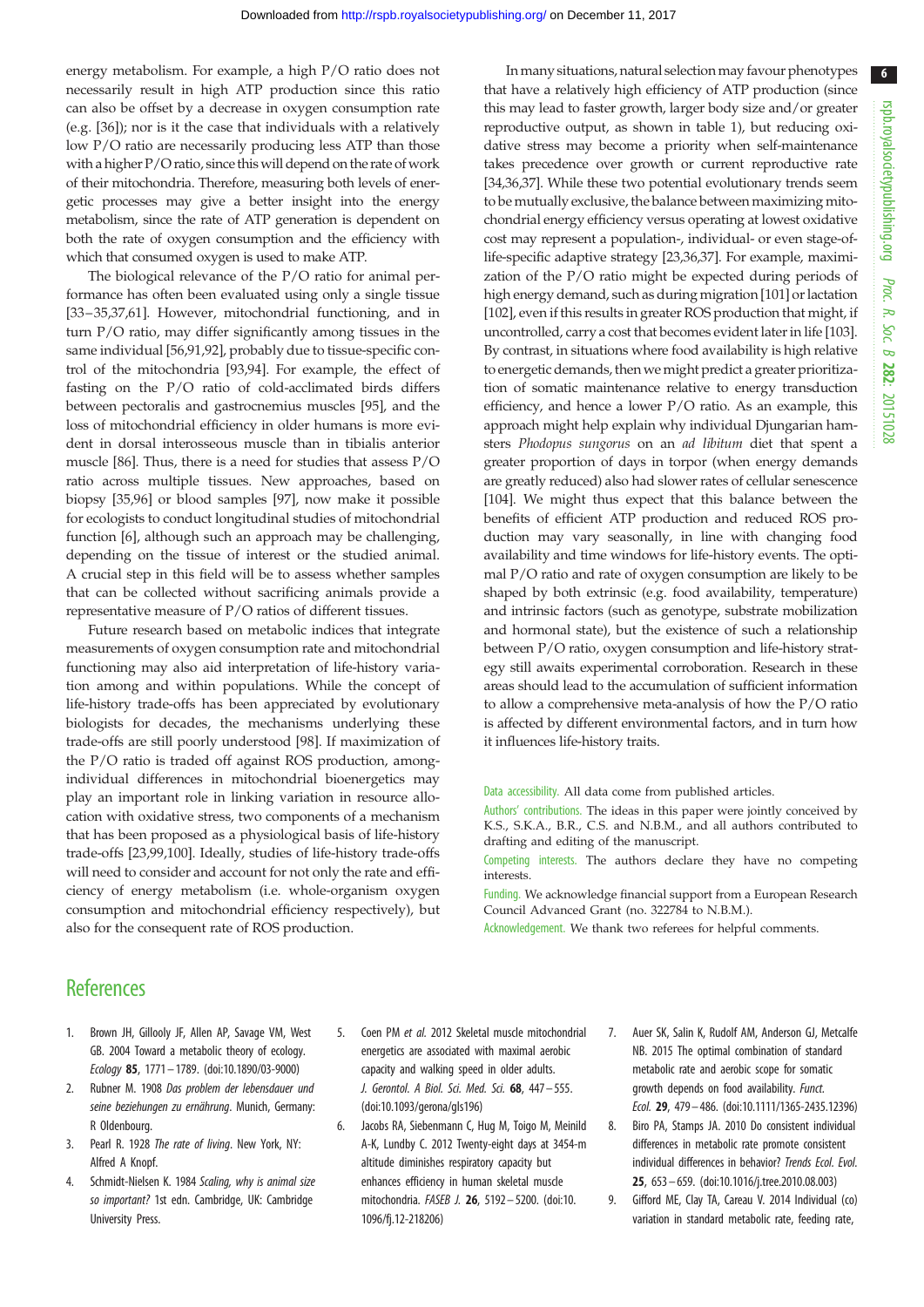<span id="page-6-0"></span>and exploratory behavior in wild-caught semiaquatic salamanders. Physiol. Biochem. Zool. 87, 384– 396. ([doi:10.1086/675974\)](http://dx.doi.org/10.1086/675974)

- 10. Sadowska J, Gebczyński AK, Paszko K, Konarzewski M. 2015 Milk output and composition in mice divergently selected for basal metabolic rate. *J. Exp.* Biol. 218, 249– 254. [\(doi:10.1242/jeb.111245](http://dx.doi.org/10.1242/jeb.111245))
- 11. Speakman JR. 2005 Body size, energy metabolism and lifespan. J. Exp. Biol. 208, 1717 - 1730. ([doi:10.](http://dx.doi.org/10.1242/jeb.01556) [1242/jeb.01556](http://dx.doi.org/10.1242/jeb.01556))
- 12. Selman C, McLaren JS, Collins AR, Duthie GG, Speakman JR. 2008 The impact of experimentally elevated energy expenditure on oxidative stress and lifespan in the short-tailed field vole Microtus agrestis. Proc. R. Soc. B 275, 1907 – 1916. ([doi:10.](http://dx.doi.org/10.1098/rspb.2008.0355) [1098/rspb.2008.0355](http://dx.doi.org/10.1098/rspb.2008.0355))
- 13. Speakman JR et al. 2004 Uncoupled and surviving: individual mice with high metabolism have greater mitochondrial uncoupling and live longer. Aging Cell 3, 87 – 95. [\(doi:10.1111/j.1474-9728.2004.00097.x](http://dx.doi.org/10.1111/j.1474-9728.2004.00097.x))
- 14. Burton T, Killen SS, Armstrong JD, Metcalfe NB. 2011 What causes intraspecific variation in resting metabolic rate and what are its ecological consequences? Proc. R. Soc. B 278, 3465 – 3473. [\(doi:10.1098/rspb.2011.1778](http://dx.doi.org/10.1098/rspb.2011.1778))
- 15. Burton T, Hoogenboom MO, Beevers ND, Armstrong JD, Metcalfe NB. 2013 Among-sibling differences in the phenotypes of juvenile fish depend on their location within the egg mass and maternal dominance rank. Proc. R. Soc. B 280, 20122441. [\(doi:10.1098/rspb.2012.2441](http://dx.doi.org/10.1098/rspb.2012.2441))
- 16. Clark TD, Sandblom E, Jutfelt F. 2013 Aerobic scope measurements of fishes in an era of climate change: respirometry, relevance and recommendations. J. Exp. Biol. 216, 2771– 2782. ([doi:10.1242/jeb.](http://dx.doi.org/10.1242/jeb.084251) [084251](http://dx.doi.org/10.1242/jeb.084251))
- 17. Norin T, Malte H. 2011 Repeatability of standard metabolic rate, active metabolic rate and aerobic scope in young brown trout during a period of moderate food availability. J. Exp. Biol. 214, 1668 – 1675. [\(doi:10.1242/jeb.054205](http://dx.doi.org/10.1242/jeb.054205))
- 18. Wone B, Sears MW, Labocha MK, Donovan ER, Hayes JP. 2009 Genetic variances and covariances of aerobic metabolic rates in laboratory mice. Proc. R. Soc. B 276, 3695– 3704. [\(doi:10.1098/rspb.](http://dx.doi.org/10.1098/rspb.2009.0980) [2009.0980\)](http://dx.doi.org/10.1098/rspb.2009.0980)
- 19. Careau V, Garland T. 2012 Performance, personality, and energetics: correlation, causation, and mechanism. Physiol. Biochem. Zool. 85, 543 – 571. [\(doi:10.1086/666970](http://dx.doi.org/10.1086/666970))
- 20. Mathot KJ, Dingemanse NJ. 2015 Energetics and behavior: unrequited needs and new directions. Trends Ecol. Evol. 30, 199 – 206. ([doi:10.1016/j.tree.](http://dx.doi.org/10.1016/j.tree.2015.01.010) [2015.01.010\)](http://dx.doi.org/10.1016/j.tree.2015.01.010)
- 21. Glazier DS. 2015 Is metabolic rate a universal 'pacemaker' for biological processes? Biol. Rev. 90, 377– 407. ([doi:10.1111/brv.12115](http://dx.doi.org/10.1111/brv.12115))
- 22. Brand MD. 2005 The efficiency and plasticity of mitochondrial energy transduction. Biochem. Soc. Trans. 33, 897– 904. [\(doi:10.1042/](http://dx.doi.org/10.1042/BST20050897) [BST20050897](http://dx.doi.org/10.1042/BST20050897))
- 23. Brand MD. 2000 Uncoupling to survive? The role of mitochondrial inefficiency in ageing. Exp. Gerontol.

35, 811– 820. ([doi:10.1016/S0531-5565\(00\)](http://dx.doi.org/10.1016/S0531-5565(00)00135-2) [00135-2\)](http://dx.doi.org/10.1016/S0531-5565(00)00135-2)

- 24. Chance B, Williams GR. 1956 The respiratory chain and oxidative phosphorylation. Adv. Enzymol. Related Subjects Biochem. 17, 65 – 134.
- 25. Saks VA et al. 1998 Permeabilized cell and skinned fiber techniques in studies of mitochondrial function in vivo. Mol. Cell. Biochem. 184, 81 – 100. [\(doi:10.](http://dx.doi.org/10.1023/A:1006834912257) [1023/A:1006834912257](http://dx.doi.org/10.1023/A:1006834912257))
- 26. Pecinova A, Drahota Z, Nuskova H, Pecina P, Houstek J. 2011 Evaluation of basic mitochondrial functions using rat tissue homogenates. Mitochondrion 11, 722 – 728. [\(doi:10.1016/j.mito.2011.05.006](http://dx.doi.org/10.1016/j.mito.2011.05.006))
- 27. Larsen S, Kraunsoe R, Gram M, Gnaiger E, Helge JW, Dela F. 2014 The best approach: homogenization or manual permeabilization of human skeletal muscle fibers for respirometry? Anal. Biochem. 446, 64 – 68. [\(doi:10.1016/j.ab.2013.10.023](http://dx.doi.org/10.1016/j.ab.2013.10.023))
- 28. Ryan TE, Brophy P, Lin CT, Hickner RC, Neufer PD. 2014 Assessment of *in vivo* skeletal muscle mitochondrial respiratory capacity in humans by near-infrared spectroscopy: a comparison with in situ measurements. J. Physiol. Lond. 592, 3231 – 3241. [\(doi:10.1113/jphysiol.2014.274456\)](http://dx.doi.org/10.1113/jphysiol.2014.274456)
- 29. Horan MP, Pichaud N, Ballard JWO. 2012 Review: quantifying mitochondrial dysfunction in complex diseases of aging. J. Gerontol. Ser. A Biol. Sci. Med. Sci. 67, 1022– 1035. [\(doi:10.1093/gerona/glr263](http://dx.doi.org/10.1093/gerona/glr263))
- 30. Kuznetsov AV, Veksler V, Gellerich FN, Saks V, Margreiter R, Kunz WS. 2008 Analysis of mitochondrial function in situ in permeabilized muscle fibers, tissues and cells. Nat. Protocols 3, 965 – 976. [\(doi:10.1038/nprot.2008.61](http://dx.doi.org/10.1038/nprot.2008.61))
- 31. Bottje WG, Carstens GE. 2009 Association of mitochondrial function and feed efficiency in poultry and livestock species. J. Anim. Sci. 87, E48 – E63. ([doi:10.2527/jas.2008-1379\)](http://dx.doi.org/10.2527/jas.2008-1379)
- 32. van den Berg SAA et al. 2010 High levels of wholebody energy expenditure are associated with a lower coupling of skeletal muscle mitochondria in C57Bl/6 mice. Metabolism 59, 1612– 1618. [\(doi:10.](http://dx.doi.org/10.1016/j.metabol.2010.03.008) [1016/j.metabol.2010.03.008](http://dx.doi.org/10.1016/j.metabol.2010.03.008))
- 33. Salin K, Roussel D, Rey B, Voituron Y. 2012 David and Goliath: a mitochondrial coupling problem? J. Exp. Zool. A Ecol. Genet. Physiol. 317, 283– 293. [\(doi:10.1002/jez.1722\)](http://dx.doi.org/10.1002/jez.1722)
- 34. Robert KA, Bronikowski AM. 2010 Evolution of senescence in nature: physiological evolution in populations of garter snake with divergent life histories. Am. Nat. 175, E147 – E159. [\(doi:10.1086/](http://dx.doi.org/10.1086/649595) [649595](http://dx.doi.org/10.1086/649595))
- 35. Monternier P-A, Marmillot V, Rouanet J-L, Roussel D. 2014 Mitochondrial phenotypic flexibility enhances energy savings during winter fast in king penguin chicks. J. Exp. Biol. 217, 2691 – 2697. [\(doi:10.1242/jeb.104505](http://dx.doi.org/10.1242/jeb.104505))
- 36. Salin K, Luquet E, Rey B, Roussel D, Voituron Y. 2012 Alteration of mitochondrial efficiency affects oxidative balance, development and growth in frog (Rana temporaria) tadpoles. J. Exp. Biol. 215, 863– 869. [\(doi:10.1242/jeb.062745](http://dx.doi.org/10.1242/jeb.062745))
- 37. Stier A, Bize P, Roussel D, Schull Q, Massemin S, Criscuolo F. 2014 Mitochondrial uncoupling as a

regulator of life-history trajectories in birds: an experimental study in the zebra finch. J. Exp. Biol. 217, 3579– 3589. ([doi:10.1242/jeb.103945\)](http://dx.doi.org/10.1242/jeb.103945)

- 38. Hill GE. 2014 Cellular respiration: the nexus of stress, condition, and ornamentation. Integr. Comp. Biol. 54, 645 – 657. [\(doi:10.1093/icb/icu029](http://dx.doi.org/10.1093/icb/icu029))
- 39. Willmer P, Stone G, Johnston I. 2009 Environmental physiology of animals. New York, NY: John Wiley & Sons.
- 40. Lehninger AL, Nelson DL, Cosx MM. 1993 Principles of biochemistry. New York, NY: Worrth Publishers.
- 41. Mitchell P. 1961 Coupling of phosphorylation to electron and hydrogen transfer by a chemi-osmotic type of mechanism. Nature 191, 144– 148. [\(doi:10.](http://dx.doi.org/10.1038/191144a0) [1038/191144a0](http://dx.doi.org/10.1038/191144a0))
- 42. Welch KC, Altshuler DL, Suarez RK. 2007 Oxygen consumption rates in hovering hummingbirds reflect substrate-dependent differences in P/O ratios: carbohydrate as a 'premium fuel'. J. Exp. Biol. 210, 2146– 2153. ([doi:10.1242/jeb.005389\)](http://dx.doi.org/10.1242/jeb.005389)
- 43. Brown GC. 1992 The leaks and slips of bioenergetic membranes. *FASEB J.* **6**, 2961-2965.
- 44. Groen BH, Berden JA, Vandam K. 1990 Differentiation between leaks and slips in oxidative phosphorylation. Biochim. Biophys. Acta 1019, 121– 127. [\(doi:10.1016/0005-2728\(90\)90132-N\)](http://dx.doi.org/10.1016/0005-2728(90)90132-N)
- 45. Kadenbach B. 2003 Intrinsic and extrinsic uncoupling of oxidative phosphorylation. Biochim. Biophys. Acta Bioenerg. 1604, 77– 94. [\(doi:10.1016/](http://dx.doi.org/10.1016/S0005-2728(03)00027-6) [S0005-2728\(03\)00027-6](http://dx.doi.org/10.1016/S0005-2728(03)00027-6))
- 46. Cannon B, Nedergaard J. 2004 Brown adipose tissue: function and physiological significance. Physiol. Rev. 84, 277-359. ([doi:10.1152/physrev.](http://dx.doi.org/10.1152/physrev.00015.2003) [00015.2003\)](http://dx.doi.org/10.1152/physrev.00015.2003)
- 47. Porter RK, Hulbert AJ, Brand MD. 1996 Allometry of mitochondrial proton leak: influence of membrane surface area and fatty acid composition. Am. J. Physiol.-Regulat. Integr. Comp. Physiol. 271, R1550–R1560.
- 48. Harper JA, Dickinson K, Brand MD. 2001 Mitochondrial uncoupling as a target for drug development for the treatment of obesity. Obesity Rev. 2, 255 – 265. ([doi:10.1046/j.1467-789X.2001.](http://dx.doi.org/10.1046/j.1467-789X.2001.00043.x) [00043.x](http://dx.doi.org/10.1046/j.1467-789X.2001.00043.x))
- 49. Brookes PS, Buckingham JA, Tenreiro AM, Hulbert AJ, Brand MD. 1998 The proton permeability of the inner membrane of liver mitochondria from ectothermic and endothermic vertebrates and from obese rats: correlations with standard metabolic rate and phospholipid fatty acid composition. Comp. Biochem. Physiol. B Biochem. Mol. Biol. 119, 325– 334. [\(doi:10.1016/S0305-0491\(97\)00357-X](http://dx.doi.org/10.1016/S0305-0491(97)00357-X))
- 50. Hinkle PC. 2005 P/O ratios of mitochondrial oxidative phosphorylation. Biochim. Biophys. Acta-Bioenerg. 1706, 1– 11. [\(doi:10.1016/j.bbabio.](http://dx.doi.org/10.1016/j.bbabio.2004.09.004) [2004.09.004](http://dx.doi.org/10.1016/j.bbabio.2004.09.004))
- 51. Brand MD. 1990 The proton leak across the mitochondrial inner membrane. Biochim. Biophys. Acta 1018, 128– 133. ([doi:10.1016/0005-2728](http://dx.doi.org/10.1016/0005-2728(90)90232-S) [\(90\)90232-S](http://dx.doi.org/10.1016/0005-2728(90)90232-S))
- 52. Porter RK, Brand MD. 1993 Body mass dependence of  $H^+$  leak in mitochondria and its relevance to metabolic rate. Nature 362, 628– 630. [\(doi:10.](http://dx.doi.org/10.1038/362628a0) [1038/362628a0](http://dx.doi.org/10.1038/362628a0))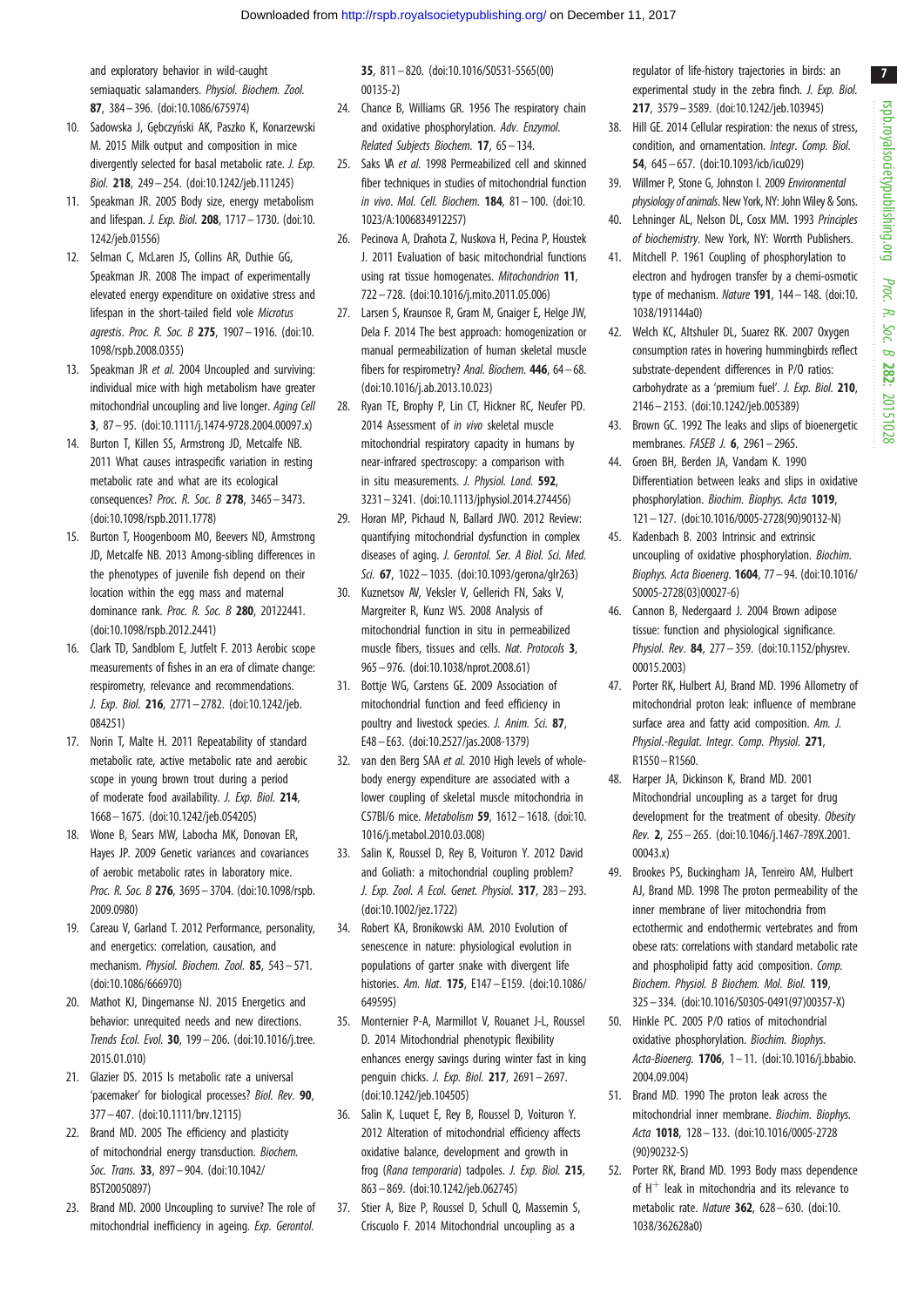- <span id="page-7-0"></span>53. Rolfe DFS, Brand MD. 1997 The physiological significance of mitochondrial proton leak in animal cells and tissues. Biosci. Rep.  $17$ ,  $9 - 16$ . ([doi:10.](http://dx.doi.org/10.1023/A:1027327015957) [1023/A:1027327015957](http://dx.doi.org/10.1023/A:1027327015957))
- 54. Rolfe DFS, Brand MD. 1996 Contribution of mitochondrial proton leak to skeletal muscle respiration and to standard metabolic rate. Am. J. Physiol.-Cell Physiol. 271, C1380– C1389.
- 55. Hulbert AJ, Else PL, Manolis SC, Brand MD. 2002 Proton leak in hepatocytes and liver mitochondria from archosaurs (crocodiles) and allometric relationships for ectotherms. J. Comp. Physiol. B Biochem. Syst. Environ. Physiol. 172, 387– 397. [\(doi:10.1007/s00360-002-0264-1\)](http://dx.doi.org/10.1007/s00360-002-0264-1)
- 56. Hulbert AJ, Turner N, Hinde J, Else P, Guderley H. 2006 How might you compare mitochondria from different tissues and different species? J. Comp. Physiol. B Biochem. Syst. Environ. Physiol. 176, 93 – 105. [\(doi:10.1007/s00360-005-0025-z\)](http://dx.doi.org/10.1007/s00360-005-0025-z)
- 57. Lanza IR, Nair KS. 2010 Mitochondrial metabolic function assessed in vivo and in vitro. Curr. Opinion Clin. Nutr. Metab. Care 13, 511. ([doi:10.1097/MCO.](http://dx.doi.org/10.1097/MCO.0b013e32833cc93d) [0b013e32833cc93d\)](http://dx.doi.org/10.1097/MCO.0b013e32833cc93d)
- 58. Lemasters JJ. 1984 The ATP-to-oxygen stoichiometries of oxidative phosphorylation by rat liver mitochondria: an analysis of ADPinduced oxygen jumps by linear nonequilibrium thermodynamics. J. Biol. Chem. 259, 13 123 – 13 130.
- 59. Brooks GA, Hittelman KJ, Faulkner JA, Beyer RE. 1971 Temperature, skeletal muscle mitochondrial functions, and oxygen debt. Am. J. Physiol. 220, 1053 – 1059.
- 60. Sommer AM, Portner HO. 2004 Mitochondrial function in seasonal acclimatization versus latitudinal adaptation to cold in the lugworm Arenicola marina (L.). Physiol. Biochem. Zool. 77, 174– 186. ([doi:10.1086/381468](http://dx.doi.org/10.1086/381468))
- 61. Teulier L, Rouanet JL, Letexier D, Romestaing C, Belouze M, Rey B, Duchamp C, Roussel D. 2010 Cold-acclimation-induced non-shivering thermogenesis in birds is associated with upregulation of avian UCP but not with innate uncoupling or altered ATP efficiency. J. Exp. Biol. 213, 2476– 2482. ([doi:10.1242/](http://dx.doi.org/10.1242/jeb.043489) [jeb.043489](http://dx.doi.org/10.1242/jeb.043489))
- 62. Walter I, Seebacher F. 2009 Endothermy in birds: underlying molecular mechanisms. J. Exp. Biol. 212, 2328 – 2336. [\(doi:10.1242/jeb.029009](http://dx.doi.org/10.1242/jeb.029009))
- 63. Bevilacqua L, Ramsey JJ, Hagopian K, Weindruch R, Harper M-E. 2005 Long-term caloric restriction increases UCP3 content but decreases proton leak and reactive oxygen species production in rat skeletal muscle mitochondria. Am. J. Physiol. Endocrinol. Metab. 289, E429 – E438. [\(doi:10.1152/](http://dx.doi.org/10.1152/ajpendo.00435.2004) [ajpendo.00435.2004\)](http://dx.doi.org/10.1152/ajpendo.00435.2004)
- 64. Rey B, Halsey LG, Dolmazon V, Rouanet JL, Roussel D, Handrich Y, Butler PJ, Duchamp C. 2008 Longterm fasting decreases mitochondrial avian UCPmediated oxygen consumption in hypometabolic king penguins. Am. J. Physiol. Regulat. Integr. Compar. Physiol. 295, R92 –R100. [\(doi:10.1152/](http://dx.doi.org/10.1152/ajpregu.00271.2007) [ajpregu.00271.2007\)](http://dx.doi.org/10.1152/ajpregu.00271.2007)
- 65. Stillwell W, Jenski LJ, Crump FT, Ehringer W. 1997 Effect of docosahexaenoic acid on mouse mitochondrial membrane properties. Lipids 32, 497 – 506. [\(doi:10.1007/s11745-997-0064-6\)](http://dx.doi.org/10.1007/s11745-997-0064-6)
- 66. Yu L, Fink B, Herlein J, Oltman C, Lamping K, Sivitz W. 2014 Dietary fat, fatty acid saturation and mitochondrial bioenergetics. J. Bioenerg. Biomembr. 46, 33 – 44. ([doi:10.1007/s10863-013-9530-z](http://dx.doi.org/10.1007/s10863-013-9530-z))
- 67. Barros MH, Bandy B, Tahara EB, Kowaltowski AJ. 2004 Higher respiratory activity decreases mitochondrial reactive oxygen release and increases life span in Saccharomyces cerevisiae. J. Biol. Chem. 279, 49 883– 49 888. [\(doi:10.1074/jbc.](http://dx.doi.org/10.1074/jbc.M408918200) [M408918200\)](http://dx.doi.org/10.1074/jbc.M408918200)
- 68. Padalko VI. 2005 Uncoupler of oxidative phosphorylation prolongs the lifespan of Drosophila. Biochem. Moscow 70, 986 – 989. ([doi:10.1007/](http://dx.doi.org/10.1007/s10541-005-0213-1) [s10541-005-0213-1\)](http://dx.doi.org/10.1007/s10541-005-0213-1)
- 69. Iqbal M, Pumford NR, Tang ZX, Lassiter K, Ojano-Dirain C, Wing T, Cooper M, Bottje W. 2005 Compromised liver mitochondrial function and complex activity in low feed efficient broilers are associated with higher oxidative stress and differential protein expression. Poult. Sci. 84, 933 – 941. [\(doi:10.1093/ps/84.6.933](http://dx.doi.org/10.1093/ps/84.6.933))
- 70. Ojano-Dirain CP, Iqbal M, Cawthon D, Swonger S, Wing T, Cooper M, Bottje W. 2004 Determination of mitochondrial function and site-specific defects in electron transport in duodenal mitochondria in broilers with low and high feed efficiency. Poult. Sci. 83, 1394 – 1403. [\(doi:10.1093/ps/83.8.1394](http://dx.doi.org/10.1093/ps/83.8.1394))
- 71. Toyomizu M, Kikusato M, Kawabata Y, Azad MAK, Inui E, Amo T. 2011 Meat-type chickens have a higher efficiency of mitochondrial oxidative phosphorylation than laying-type chickens. Comp. Biochem. Physiol. A Mol. Integr. Physiol. 159, 75 – 81. ([doi:10.1016/j.cbpa.2011.01.020\)](http://dx.doi.org/10.1016/j.cbpa.2011.01.020)
- 72. Caldeira da Silva CC, Cerqueira FM, Barbosa LF, Medeiros MH, Kowaltowski AJ. 2008 Mild mitochondrial uncoupling in mice affects energy metabolism, redox balance and longevity. Aging Cell 7, 552– 560. ([doi:10.1111/j.1474-9726.2008.](http://dx.doi.org/10.1111/j.1474-9726.2008.00407.x) [00407.x](http://dx.doi.org/10.1111/j.1474-9726.2008.00407.x))
- 73. Tinsley N, Iqbal M, Pumford NR, Lassiter K, Ojano-Dirain C, Wing T, Bottje W. 2010 Investigation of mitochondrial protein expression and oxidation in heart muscle in low and high feed efficient male broilers in a single genetic line. Poult. Sci. 89, 349 – 352. [\(doi:10.3382/ps.2009-00138\)](http://dx.doi.org/10.3382/ps.2009-00138)
- 74. Marcinek DJ, Schenkman KA, Ciesielski WA, Conley KE. 2004 Mitochondrial coupling in vivo in mouse skeletal muscle. Am. J. Physiol. Cell Physiol. 286. C457– C463. ([doi:10.1152/ajpcell.00237.2003\)](http://dx.doi.org/10.1152/ajpcell.00237.2003)
- 75. Schlagowski AI, Singh F, Charles AL, Piquard F, Geny B, Zoll J. 2013 Efficiency of skeletal muscle mitochondrial coupling is a critical factor for maximal exercise capacity and oxygen uptake in rats. Fundam. Clin. Pharmacol. 27, 33 – 33.
- 76. Takahashi M, Sunaga M, Hirata-Koizumi M, Hirose A, Kamata E, Ema M. 2009 Reproductive and developmental toxicity screening study of 2,4-dinitrophenol in rats. Environ. Toxicol. 24, 74 – 81. ([doi:10.1002/tox.20398](http://dx.doi.org/10.1002/tox.20398))
- 77. Stearns SC. 1992 The evolution of life histories. Oxford, UK: Oxford University Press.
- 78. Beckman KB, Ames BN. 1998 The free radical theory of aging matures. Physiol. Rev. 78, 547– 581.
- 79. Murphy MP. 2009 How mitochondria produce reactive oxygen species. Biochem. J. 417, 1– 13. ([doi:10.1042/BJ20081386\)](http://dx.doi.org/10.1042/BJ20081386)
- 80. Korshunov SS, Skulachev VP, Starkov AA. 1997 High protonic potential actuates a mechanism of production of reactive oxygen species in mitochondria. FEBS Lett. 416, 15 – 18. [\(doi:10.1016/](http://dx.doi.org/10.1016/S0014-5793(97)01159-9) [S0014-5793\(97\)01159-9](http://dx.doi.org/10.1016/S0014-5793(97)01159-9))
- 81. Miwa S, Brand MD. 2003 Mitochondrial matrix reactive oxygen species production is very sensitive to mild uncoupling. Biochem. Soc. Trans. 31, 1300– 1301. ([doi:10.1042/BST0311300](http://dx.doi.org/10.1042/BST0311300))
- 82. Harman D. 1956 Aging—a theory based on freeradical and radiation-chemistry. J. Gerontol. 11, 298– 300. [\(doi:10.1093/geronj/11.3.298](http://dx.doi.org/10.1093/geronj/11.3.298))
- 83. Speakman JR, Selman C. 2011 The free-radical damage theory: accumulating evidence against a simple link of oxidative stress to ageing and lifespan. Bioessays 33, 255– 259. ([doi:10.1002/bies.](http://dx.doi.org/10.1002/bies.201000132) [201000132](http://dx.doi.org/10.1002/bies.201000132))
- 84. Jastroch M, Keipert S, Meyer CW, Kutschke M, Heldmaier G, Klaus S, Oelkrug R. 2010 Physiological significance of mitochondrial uncoupling protein 1 in the prevention of reactive oxygen species and control of substrate oxidation. FASEB J. 24, 1. ([doi:10.1096/fj.10-0101ufm\)](http://dx.doi.org/10.1096/fj.10-0101ufm)
- 85. Keipert S, Voigt A, Klaus S. 2011 Dietary effects on body composition, glucose metabolism, and longevity are modulated by skeletal muscle mitochondrial uncoupling in mice. Aging Cell 10, 122 – 136. [\(doi:10.1111/j.1474-9726.2010.](http://dx.doi.org/10.1111/j.1474-9726.2010.00648.x) [00648.x](http://dx.doi.org/10.1111/j.1474-9726.2010.00648.x))
- 86. Amara CE, Shankland EG, Jubrias SA, Marcinek DJ, Kushmerick MJ, Conley KE. 2007 Mild mitochondrial uncoupling impacts cellular aging in human muscles in vivo. Proc. Natl Acad. Sci. USA 104. 1057– 1062. ([doi:10.1073/pnas.0610131104\)](http://dx.doi.org/10.1073/pnas.0610131104)
- 87. Barja G. 2007 Mitochondrial oxygen consumption and reactive oxygen species production are independently modulated: implications for aging studies. Rejuvenation Res. 10, 215 – 224. [\(doi:10.](http://dx.doi.org/10.1089/rej.2006.0516) [1089/rej.2006.0516\)](http://dx.doi.org/10.1089/rej.2006.0516)
- 88. Cortassa S, O'Rourke B, Aon MA. 2014 Redoxoptimized ROS balance and the relationship between mitochondrial respiration and ROS. Biochim. Biophys. Acta Bioenerg. 1837, 287– 295. ([doi:10.1016/j.bbabio.2013.11.007](http://dx.doi.org/10.1016/j.bbabio.2013.11.007))
- 89. Kenwood BM et al. 2014 Identification of a novel mitochondrial uncoupler that does not depolarize the plasma membrane. Mol. Metab. 3, 114-123. ([doi:10.1016/j.molmet.2013.11.005\)](http://dx.doi.org/10.1016/j.molmet.2013.11.005)
- 90. Cocheme HM et al. 2011 Measurement of  $H_2O_2$ within living drosophila during aging using a ratiometric mass spectrometry probe targeted to the mitochondrial matrix. Cell Metab. **13**, 340 – 350. ([doi:10.1016/j.cmet.2011.02.003\)](http://dx.doi.org/10.1016/j.cmet.2011.02.003)
- 91. Park S-Y et al. 2014 Cardiac, skeletal, and smooth muscle mitochondrial respiration: are all mitochondria created equal? AJP: Heart Circul.